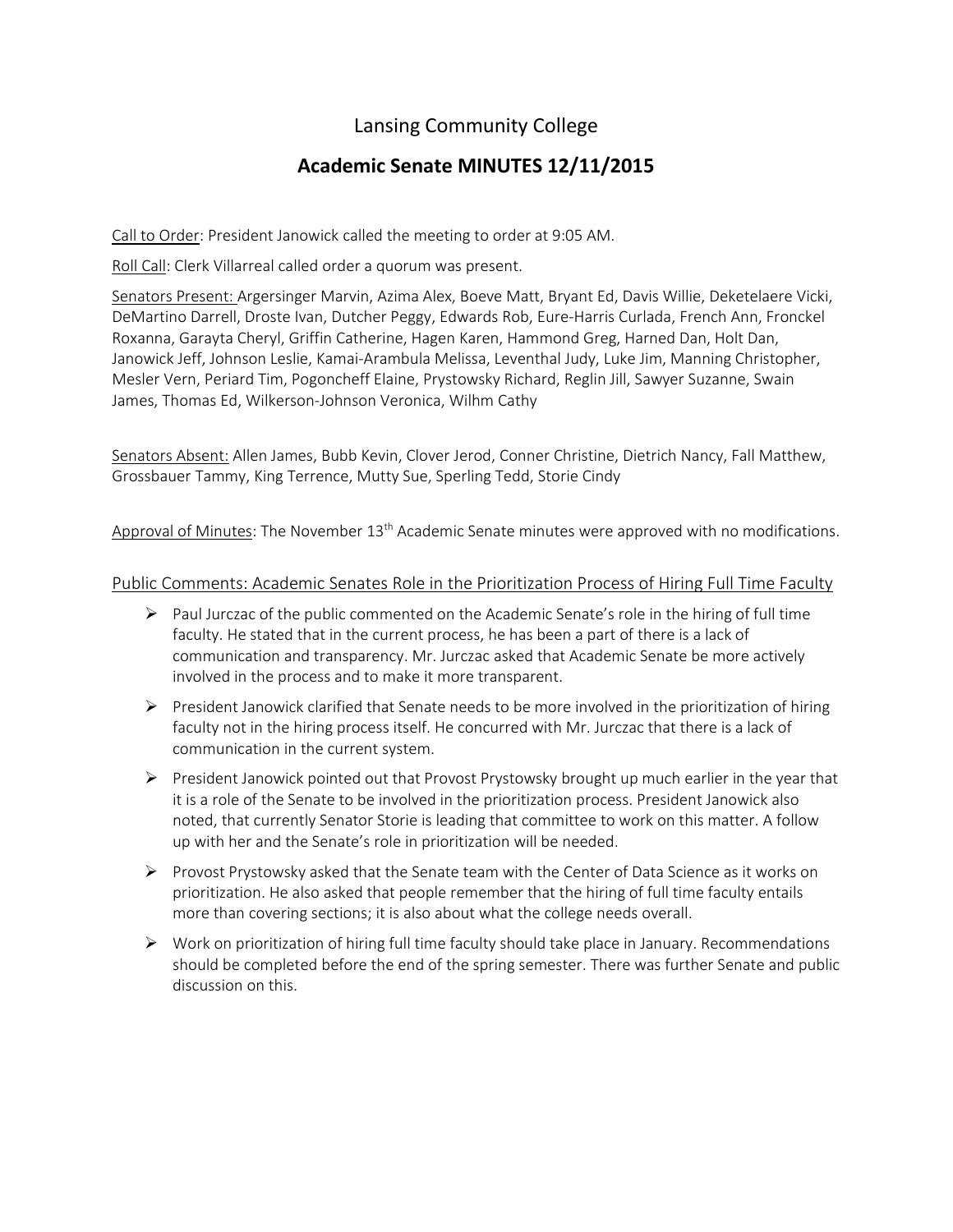## President's Report

 $\triangleright$  The Academic Freedom committee has not yet met. President Janowick will be contacting those whom have indicated they wished to be on the committee, to set up a meeting time early spring semester.

HLC update: Significant Senate and public discussion was focused on:

- $\triangleright$  The Appeals Process
	- a. The role of the appeal process is for teachers who have been identified by the college as not meeting the minimum qualifications set by HLC, to teach in their current field and/or courses. Teachers can submit an appeal to be reevaluated.
		- i. The process will involve communication between Academic Affairs, the teacher in question and the department that they work within
		- ii. Eric Snider of Academic Affairs gave an overview of the number of people that have been through the qualifications process and how many people have begun the appeals process.
		- iii. It was noted that there are very few fulltime or adjunct faculty at the college that have not met minimum qualifications set by HLC.
- $\triangleright$  An Action Plan should be submitted by teachers who do not meet in the minimum qualifications for set HLC requirements
	- a. Provost Prystowsky clarified that meeting of minimum HLC requirements is not an assessment about being a good or bad teacher. It is an accreditation mandated set of requirements that every teacher has to meet.
	- b. Senator Deketelaere said that further communications and updates will be sent out via email and the LCC accreditation webpage.
- > Important Dates
	- a. Teachers needing to submit an Action Plan must do so by February 15, 2016.
	- b. The deadline for meeting qualifications is September 1, 2017 by HLC. At that date all qualifications will have to be met.
- $\triangleright$  Sharepoint and the LCC website will be updated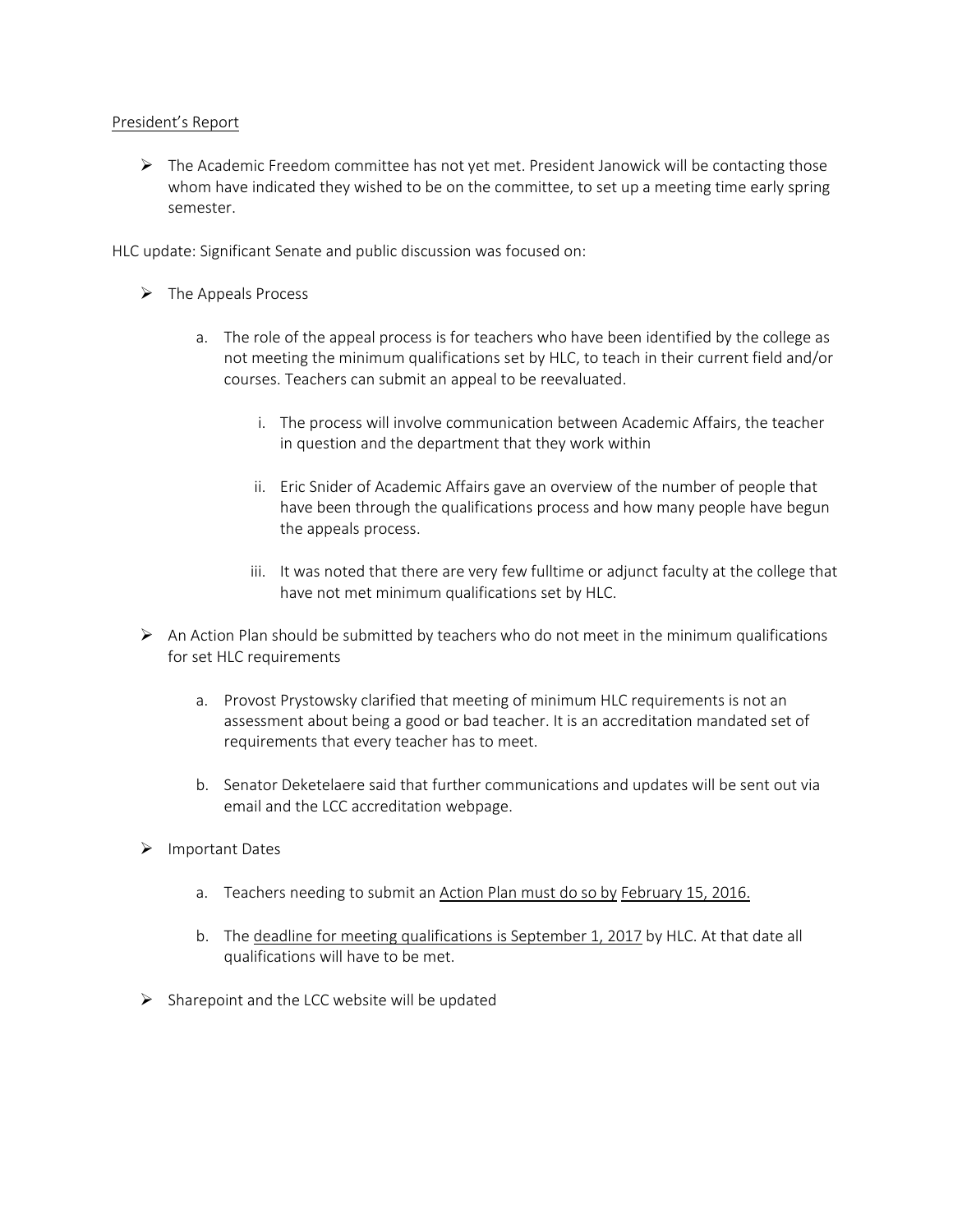#### Provost's Report:

- $\triangleright$  Senator Conner was on the opening panel for the Guided Pathways event held at Macomb Community College.
- $\triangleright$  Brought to Senate's attention that, a student passed away this semester as a result of a gunfire incident. He asked that we use this as a time to reflect on what we can do to prevent this type of tragedy from occurring. While speaking to students and teachers, a positive point that came across was how creating a sense of community and belonging within the classroom can greatly influence students. Creating an environment that students want to be in can help them stay on a better path.

## Other Reports and Updates:

- $\triangleright$  Program Review update: Karen Hicks/Dana Cogswell
	- a. Information was presented on some of the changes that were made to the Program Review Questions.
	- b. Senator Periard expressed some of the concerns from his department.
		- i. One of the main concerns is the time burden it may put on faculty. Ms. Hicks said that she is not expecting that all of the questions on the review will be answered at this time and that the Center of Data Science will be working with departments to acquire the data.
	- c. Senator Periard also brought to light that there are things like inadequate bus staff, which has affected field trips for biology courses, which has inadvertently affected enrollment. Provost Prystowsky said that issues like this do need to be documented so that they can get addressed.
	- d. There was significant Senate concern over some of the questions; specifically on the time restraints that it may cause for teachers, also whether or not the questions being asked would be duplicating other sources of data that had been collected
	- e. Senator Luke expressed concerns over the progress that has been made. Ms. Cogswell said that progress has been made and more information is available on SharePoint for people to view.
	- f. President Janowick asked if they could come back and address more questions at the January 8<sup>th</sup> meeting.
- $\triangleright$  Senator Dutcher gave a brief update on the CASAL Committee. Part of the update included a discussion on the college wide assessment plan, which they would like the Senate to approve before the HLC site visit. Senator Dutcher also announced that help will continue to be available to departments/individuals that are working on templates.
- $\triangleright$  For Professional Development Days there will be a table for the Academic Senate.
- Online Learning Committee: Dan Holt and members of IT/Media Services
	- a. The goal is to have a consistent first stop landing page for D2L. A visual walk through of the proposed landing page was given. Provost Prystowsky had some concerns over the wording on page. There was discussion on this.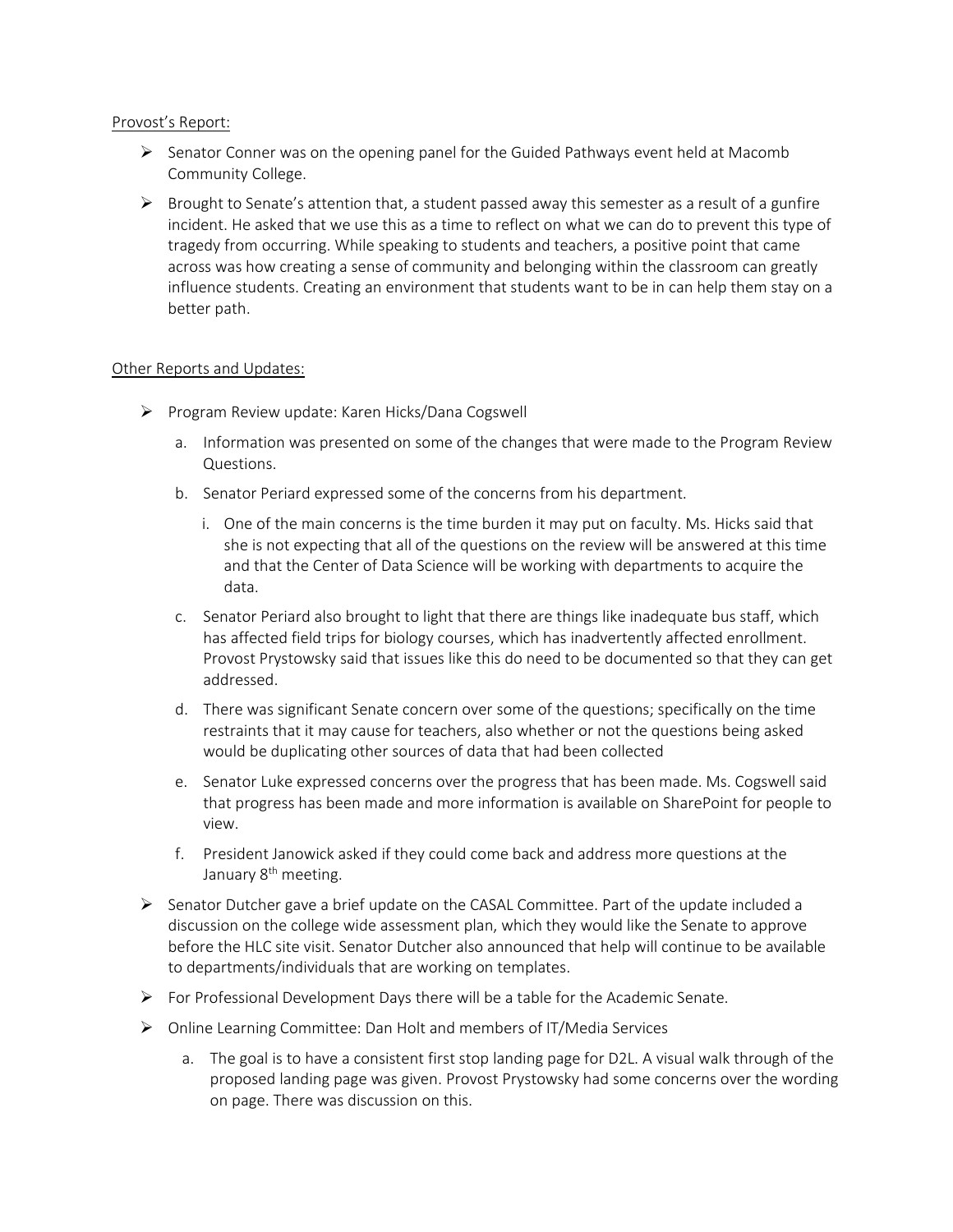- b. The next item discussed was the redesigning and updating of the online learning orientation. A demonstration was given. It was clarified that the orientation will be fluid and change based on the needs of the college students.
- c. Senator Bryant asked if this information could be presented during the January Professional Development Days. Senator Holt said that during Professional Development Days there is a scheduled brainstorming session about how to change the online learning process so that it better engages students.
- d. There was significant Senate discussion on the release date, availability and requirements of the new Online Training/D2L page. There was a consensus of the Senate to vote on the release date of the online training –elearning for the spring semester. President Janowick called for an adoption of the motion to make the new online training/D2L landing page be live for all classes/students for Spring 2016 Semester. The vote was:
	- Aye's: Jeff Janowick, Jim Luke, Suzanne Sawyer, Ed Thomas, Jim Swain, Cheryl Garayta, Vern Mesler, Veronica Wilkerson-Johnson, Marvin Argersinger, Curlada Eure-Harris, Dan Holt, Greg Hammond, Ivan Dortch, Jill Reglin, Judy Leventhal, Darrell DeMartino, Melissa Kamai-Arambula, Christopher Manning
	- No's: Cathy Wilhm, Peggy Dutcher, Ed Bryant, Tim Periard, Tedd Sperling

The motion was passed to make the new landing page and online training available for students at the beginning of the 2016 Spring Semester.

\*Further communication was sent after the Academic Senate meeting. President Janowick proposed that the matter be open for re-consideration in January; that way the Senate can take into account feedback from colleagues and make adjustments if that seems necessary. If the Senate is united with its' initial recommendation, the new landing page can be introduced starting in Summer 2016 (rather than Spring 2016).

# Action items

 $\triangleright$  Military Withdrawal Policy: Senator Curlada Eure-Harris raised some questions about the policy that Provost Prystowsky addressed. Provost Prystowsky asked the Senate to keep in mind that this is a recommendation for a policy, and does not address operations. There was light Senate discussion. The motion was unanimously adopted by the Senate.

# Possible Future Agenda Items

- MBS Bookstore update: Lisa Mazure
- $\triangleright$  Tested Experience—Senator Periard and committee.
- $\triangleright$  Program Review Questions
- $\triangleright$  Updates on the Social Media Policy
- $\triangleright$  By-laws committee Report
- $\triangleright$  Update on Senates' role in the prioritization process of hiring full time faculty